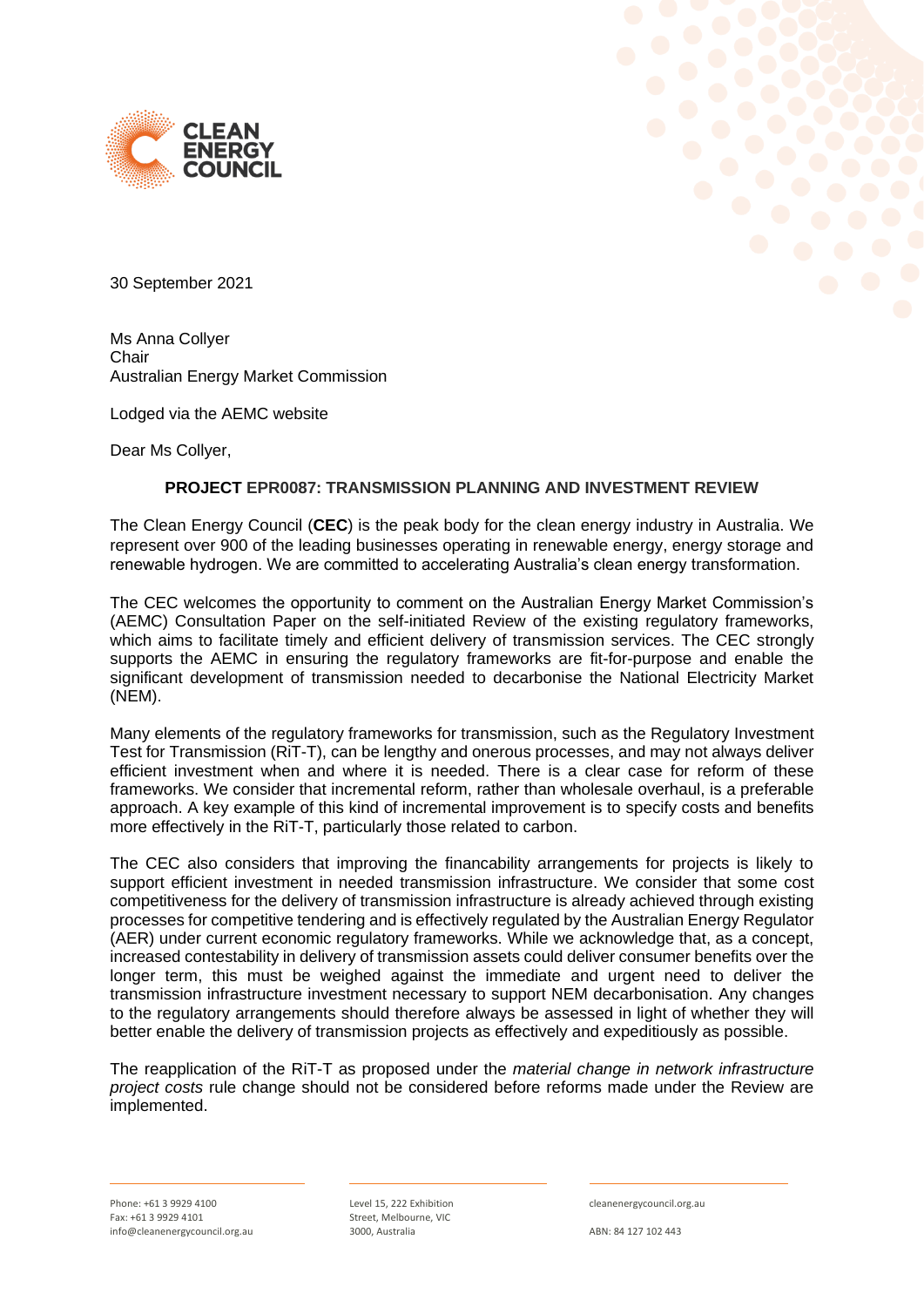The remainder of our submission will provide further detail on the above and further commentary related to:

- specification of wider costs and benefits under the RIT-T:
- approaches to more effectively internalise the cost of carbon and climate change resilience / adaptation considerations into the current framework, as well as streamlining of social license and environmental considerations;
- the need for improved flexibility around the financability of projects: and
- further consideration of the costs and benefits of increased contestability.

## **Planning**

Existing planning processes, particularly the RiT-T, may not support efficient transmission buildout. Successful reform of these processes will be necessary to deliver the investment in new transmission that is needed to deliver a reliable, secure, and lowest decarbonisation of the NEM. The CEC considers that this can be achieved through incremental change to the frameworks, rather than wholesale reform. Continuous and incremental improvement will efficiently streamline the assessment process and ensure this policy objective is met.

The assessment process must better capture the full suite of costs and benefits associated with investment in major transmission projects. To enable this, the CEC recommends a more comprehensive cost-benefit analysis to internalise the costs of carbon, while also more effectively streamlining existing planning processes to consider environmental and social impacts.

The CEC supports the AEMC's specific identification of carbon as an item to be explicitly considered through the review. We agree with the AEMC that in some ways, carbon is already accounted for through existing planning processes, such as through the consideration of statebased emissions reduction targets and renewable energy programs in the ISP.

However, this is a necessarily roundabout way of accounting for carbon, and only flows through those network projects that occur as an actionable ISP project. Currently, it is not clear that NSPs can give adequate consideration to the full suite of carbon reduction benefits when they assess an identified need and develop a preferred solution, outside of the ISP.

For this reason, the CEC is supportive of the AEMC giving consideration to how the RiT-T can be amended to explicitly internalise the cost of carbon. This can occur through various means. Below, we step through some high-level options that could be used to achieve this; we encourage the AEMC to consider whether other options might exist.

Firstly, the AEMC is correct to identify the increased degree of uncertainty associated with major transmission projects, and to question the assumption that this uncertainty significantly decreases over the timeframes of the planning process. A way to address this uncertainty is to develop an agreed set of assumptions to help define the nature of project benefits, as discussed on page 22 of the consultation paper. This would also be an effective starting point for internalising the cost of carbon into the regulatory frameworks.

Explicitly defining the nature of decarbonisation benefits would help reduce the degree of benefit uncertainty associated with new projects. In particular, these defined benefits should include a way to quantify carbon emission reductions associated with a major transmission project, such as by identifying the volume of fossil fuel MWh displaced by a transmission project and quantifying this by reference to defined carbon price metrics (such as ACCUs, or other international measures of carbon cost).

The AER could provide clarity around the nature of these decarbonisation benefits through development of guidelines, in accordance with principles in the NER.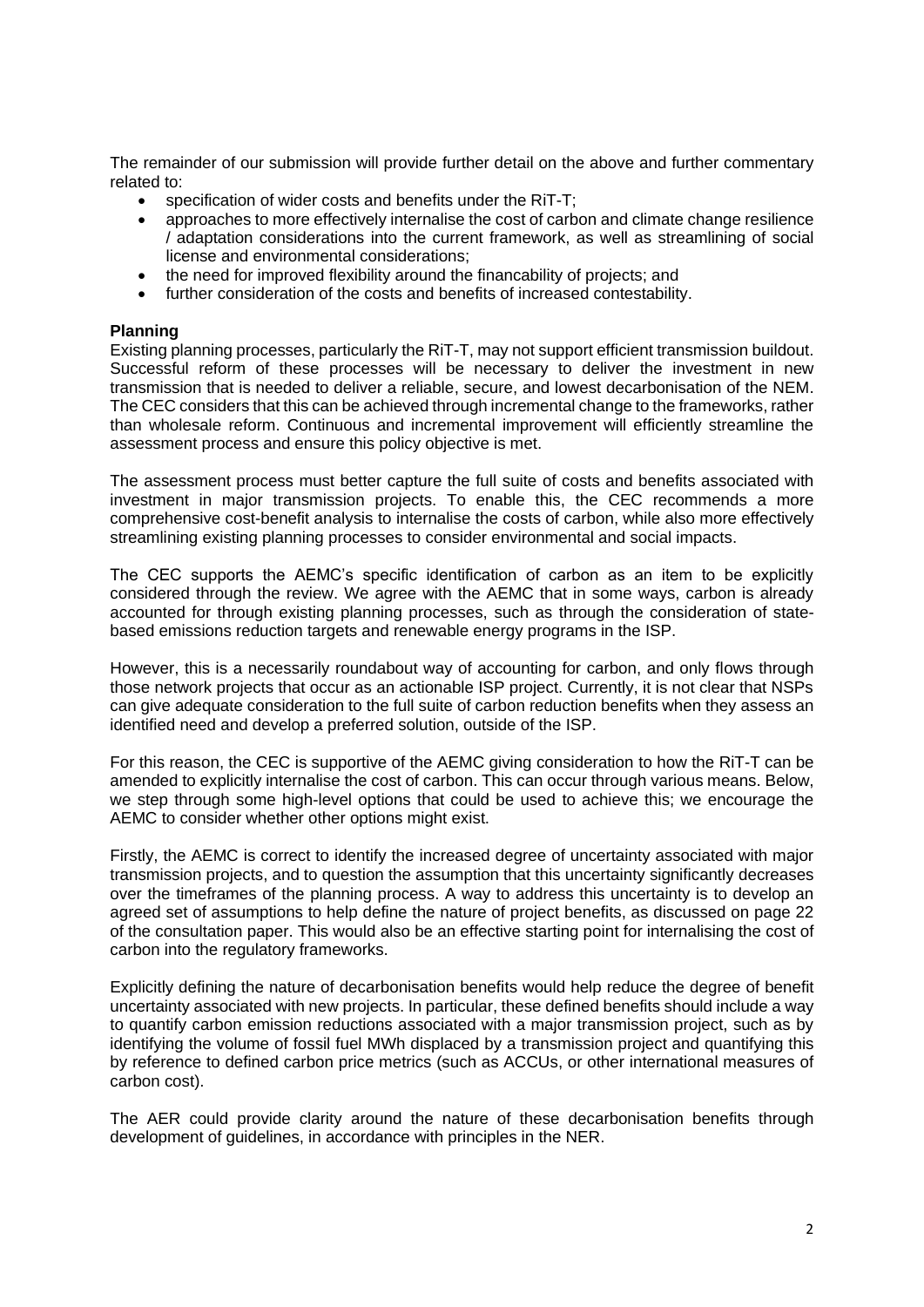Secondly, broader consideration of the full range of benefits associated with transmission investment provides another way to account for the value of decarbonisation. For example, explicitly accounting for the flow on benefits in terms of local employment associated with build out of new transmission infrastructure and the renewable generation and storage that connects to it.

Thirdly, the broader range of benefits associated with a major transmission project could include enhancement of the resilience of the power system to the effects of climate change – a mitigation benefit. Most models of climate change predict that severe weather will become more prevalent. Actions to harden the power system will help to maintain supply reliability for customers in these circumstances and should be explicitly accounted for as a benefit. Similarly, investment in large transmission infrastructure projects enhance flow path redundancy in the NEM, which goes a long way to improving resilience to climate change effects. These kinds of benefits can be relatively easily accounted for in the RiT-T, in terms of a greater probability that reliability standards will continue to be met in the face of the likely impacts of climate change.

The importance of incorporating these considerations into the RiT-T and ISP has been identified by the Electricity Sector Climate Information (ESCI) project<sup>1</sup>. Project partners, including AEMO identified the key challenge is justifying the increased capital expenditure associated with future resilience, given increasing price impacts to consumers today. This Review should consider this trade off.

Generally, we consider there is legitimate economic value derived from the benefits of carbon reduction resulting from the buildout of transmission within jurisdictions that would otherwise need to seek abatement in other sectors to meet emissions targets. Direct assessment of these benefits should occur in the RiT-T assessment process. Recognising this value allows projects improved financability as benefits can be recovered via revenues over the project life, therefore increasing overall benefit.

The AEMC should also give consideration to coordination of existing environmental and social license planning processes with the RiT-T. TNSPs can face significant delays and increased costs due to misalignment between the RiT-T, environmental and jurisdictional planning processes. The national planning and assessment framework must therefore be streamlined to avoid these adverse consequences. This could be achieved through shifting towards parallel, rather than sequential, assessment processes.

Finally, the RiT-T must allow equal consideration of non-network solutions. There must be increased clarity around the monetisation of benefits and allocation of costs of these options within the RiT-T and ISP. We consider that the AER should take the lead here and develop better guidance and compliance processes to ensure that NSPs are giving adequate consideration to both network and non-network solutions when assessing the need for a new project.

The AEMC and AER should initially outline the current treatment of the costs and benefits and identify the existing biases. Clarity around this will support reforms, which may include supplementary RiT-T guidelines to specify the potential benefits provided by these solutions and better integrate them into the assessment process. Additionally, further reforms may be warranted to mitigate unequal barriers to entry currently faced by non-network solution providers. This would

<sup>1</sup> For more information please see: [https://www.energy.gov.au/government-priorities/energy-security/electricity-sector-climate-information-esci](https://www.energy.gov.au/government-priorities/energy-security/electricity-sector-climate-information-esci-project)[project](https://www.energy.gov.au/government-priorities/energy-security/electricity-sector-climate-information-esci-project)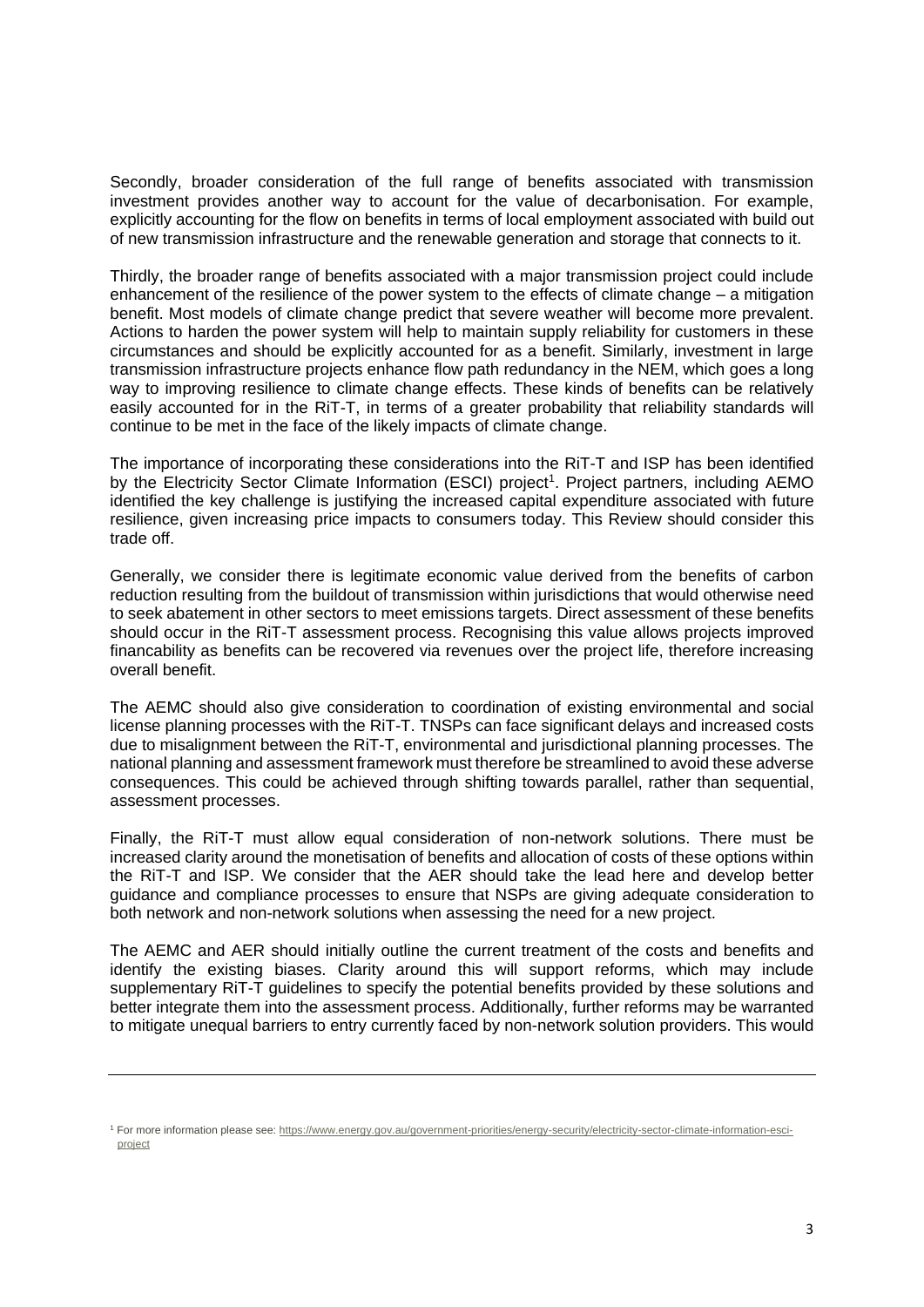ensure technology neutrality and a fair assessment of the lowest cost solution and encourage innovation and timely delivery of buildout.

## **Investment and delivery**

The CEC recognises the importance of efficient and prudent costings of transmission projects and the implications this has for energy consumers. For this reason, the Review should consider improvements to current financability settings, in order to achieve timely and efficient delivery of transmission investment.

The CEC also appreciates the arguments for contestability. Competition can be a powerful tool, and when used correctly can deliver material benefits for consumers. The function of the NEM energy only market is a case in point, and the CEC is generally supportive of open and competitive markets where this is practical. We therefore consider there is benefit in giving further consideration to the consumer benefits that may be achieved by contestability, over the longer term.

However, contestability and competition must be applied only where it is the most appropriate and effective tool. Careful consideration of the full context is required to ensure this is in fact the case. Facilitating effective competition requires careful market design to ensure that administration and transaction costs do not outweigh the benefits of competition. Similarly, adequate consideration must be given to underlying structural elements of the supply and demand side.

In the case of transmission investment, the CEC acknowledges that competition could theoretically deliver better outcomes for consumers. However, there are a number of structural and administrative cost issues that must be considered, such as the limited number of competitors in any 'market' for building major transmission projects, and the significant additional administrative costs associated with running tenders. These costs must be weighed against the benefits of competition.

More generally, the potential benefits of competition must be assessed in the broader context of NEM decarbonisation. Any delay to decarbonisation caused by contestability would be detrimental to the long-term interests of consumers and must be avoided.

The AEMC's assessment of contestability must be pragmatic and weigh all of these issues carefully. It must therefore include a transparent quantification of any potential competition benefits, weighed against the increased administrative costs and other issues associated with contestability. While contestability should be encouraged in principle, it should not be delivered at the expense of timely delivery of large transmission projects.

The CEC also understands the issue identified by the AEMC, whereby TNSPs have an exclusive right to build transmission assets, but no corresponding obligation to do so. However, the extent of this as an issue has not yet been quantified, in terms of a justification for the introduction of further contestability reforms.

We consider it is likely that the accuracy of cost estimates for large transmission investments, such as actionable ISP projects are likely to increase, as TNSPs learn from experience across the NEM. There are also a high proportion of costs which are independent of contestability settings; costs associated with environmental obligations (e.g., offsets) and jurisdictional planning are both uncertain until the later stages of detailed planning work. These are unlikely to be reduced under a contestable framework.

The AEMC should also consider the extent to which competition and contestability benefits are already captured under the existing framework. For example, TNSPs already take some scope to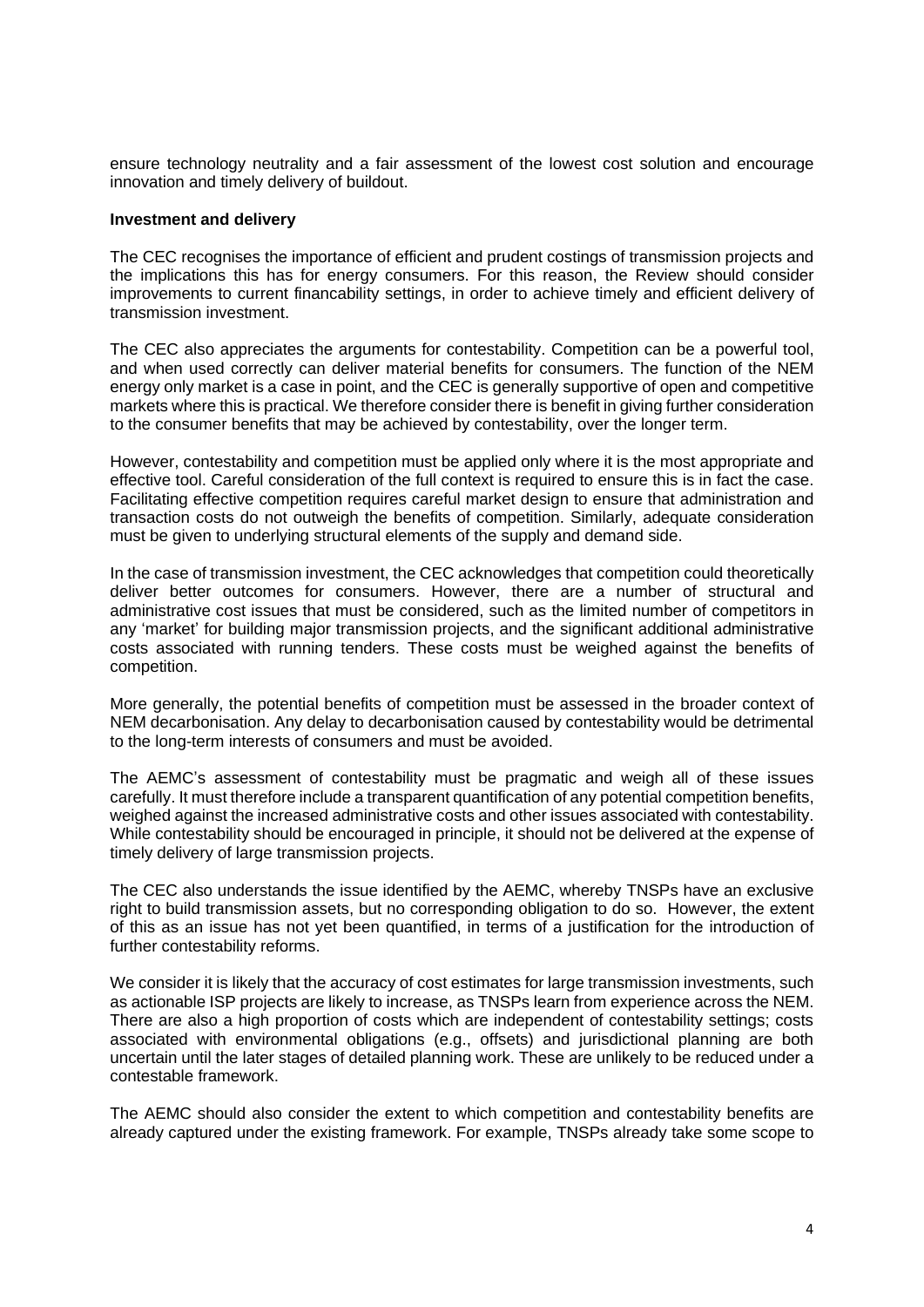advantage of cost reductions associated with competition, through the competitive tendering processes already administered by each NSP when they look at multiple tenders for the construction of assets. The AEMC should therefore consider the extent of any additional benefits that might be achieved through further contestability between NSPs in the longer term.

Prudent and efficient costing encouraged through the economic regulation framework administered by the AER, where any such efficiencies obtained from competitive tendering run by individual NSPs then flow through into revised capital expenditure allowances in the next regulatory determination period.

We consider that in addition to contestability, the AEMC should spend equal time considering how to improve financability settings faced by TNSPs. While the AER's Rate of Return Instrument and current economic regulation framework ensure cost prudency and efficiency (which are subject to their own review), financability should be achieved with greater flexibility in order to encourage investment and financing opportunities. For example, project revenue (or costs and benefits) should be recognised over the appropriate time period of the project in order to achieve optimal financing terms.

Additionally, should carbon be internalised into transmission projects, further benefits may be recognised over the project life and support the receipt of additional revenue to support improved financability settings.

The CEC recognises the AEMC's rejection of the recent *Financability of ISP Projects* rule change requests which found no barriers to financing their share of ISP projects. However, financability arrangements should continue being improved to minimise hurdles to the funding of major transmission projects. Any such hurdles would delay the transition and threaten to increase costs to consumers. Alternatively, this could result in increased reliance on public funding such as through the Clean Energy Finance Corporation (CEFC). All of these possibilities should therefore be explored in the Review.

# **Reapplication of the RiT-T**

The CEC understands this rule change request seeks to reapply the RiT-T when a cost increase may result in the project no longer being preferred option. We appreciate the focus of maintaining the least cost to consumers. However other actions, such streamlining of the RiT-T as outlined in this Review, or better definition of the benefits associated with a major transmission project, is a better approach to ensuring efficiency of major transmission projects. This should be implemented prior to any reapplication triggered by cost increases.

It is worth noting that the cost increases which have been seen in recent projects have occurred in part due to the lack of experience of TNSPs in building large projects as first identified in the 2018 ISP. Both TNSPs and AEMO will learn from experience as these projects are built and this should result in more accurate costings from TNSPs and within the ISP. Further, project costs are dependent on jurisdictional and environmental planning obligations, which are both subject to change until the final stages of detailed project planning. These are also likely to benefit from more accurate estimates as governments gain experience in these large developments.

The CEC considers the economic regulation of the AER already exists as a safeguard against inefficient costings, further reducing the need for reapplication. This requires TNSPs to justify any material changes to the AER.

Additionally, the more stringent cost estimate levels outlined in the rule change will likely result in higher cost imposed on proponents. This is due to the requirement of implementing more detailed scenario modelling at the early stages of planning, to account for the many different variables (such